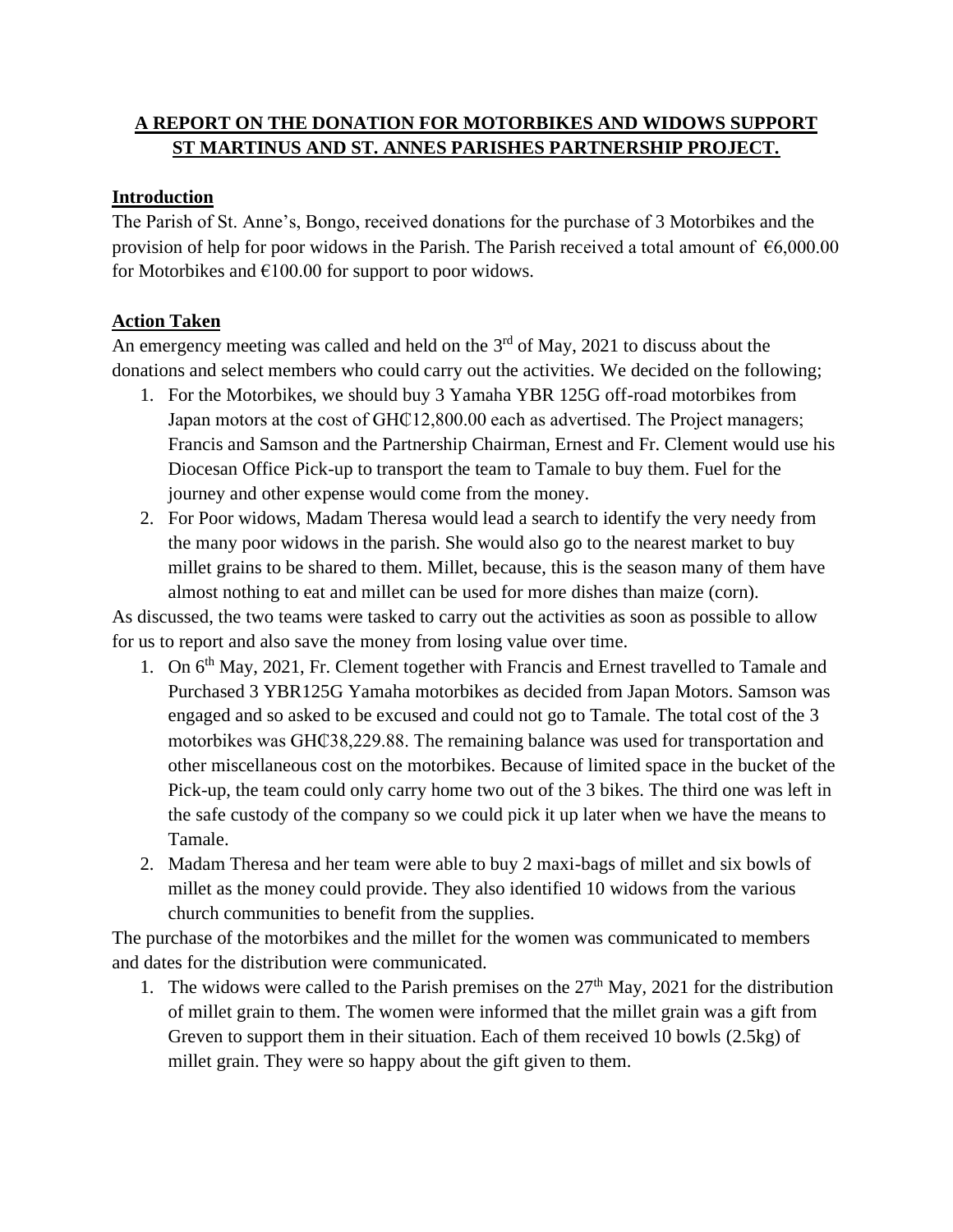

*Distribution of Millet Grains to 10 widows at the Mission house, Bongo on 28/05/2021. Madam Theresa Atubiga and her team leading the sharing of millet grain*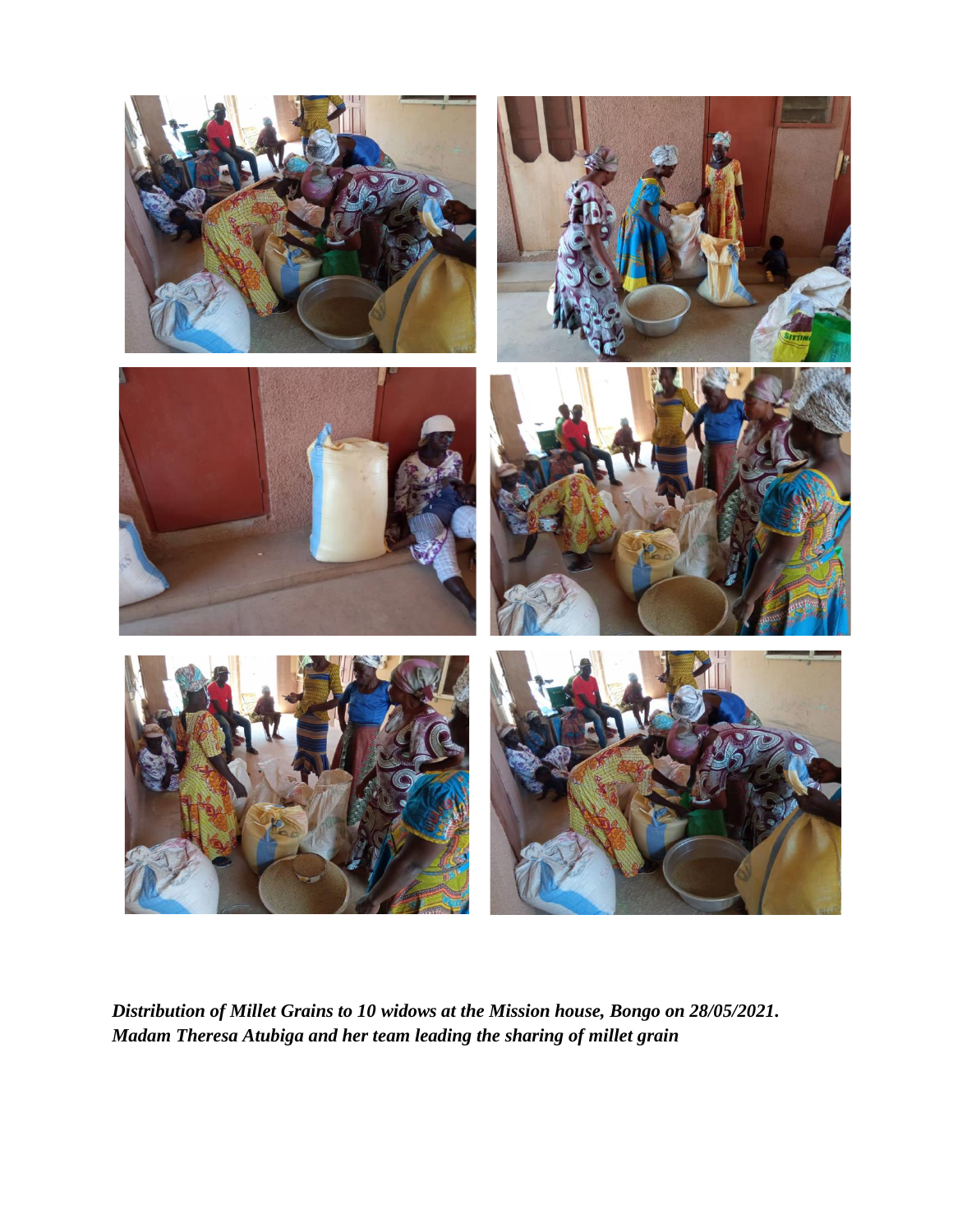- 2. On the  $28<sup>th</sup>$  of May, 2021, the Committee met to present the available motorbikes to the two main project managers; Samson and Francis while waiting for the third bike to arrive. The motor bikes have been fully registered in the name of St. Anne's Catholic parish, Bongo with the Custom duties office of the Ghana Revenue Authority (GRA) and the Driver and Vehicle Licensing Authority (DVLA). As such, a Memorandum of Understanding (MoU) was signed between the Parish and the Users; Samson and Francis before the handing over. Isaac was told to hold on while plans are made to also transport the remaining motorbike from Tamale. The motorbikes are registered as
	- a.  $M 2021 NR 3248$
	- b.  $M 2021 NR 3252$
	- c.  $M 2021 NR 3253$

Each of them was advised to be careful in the use of motorbikes to avoid accidents and also take precautions in protecting the motorbikes from theft and damage. They were grateful for the support and promised to continue with the good works being done.